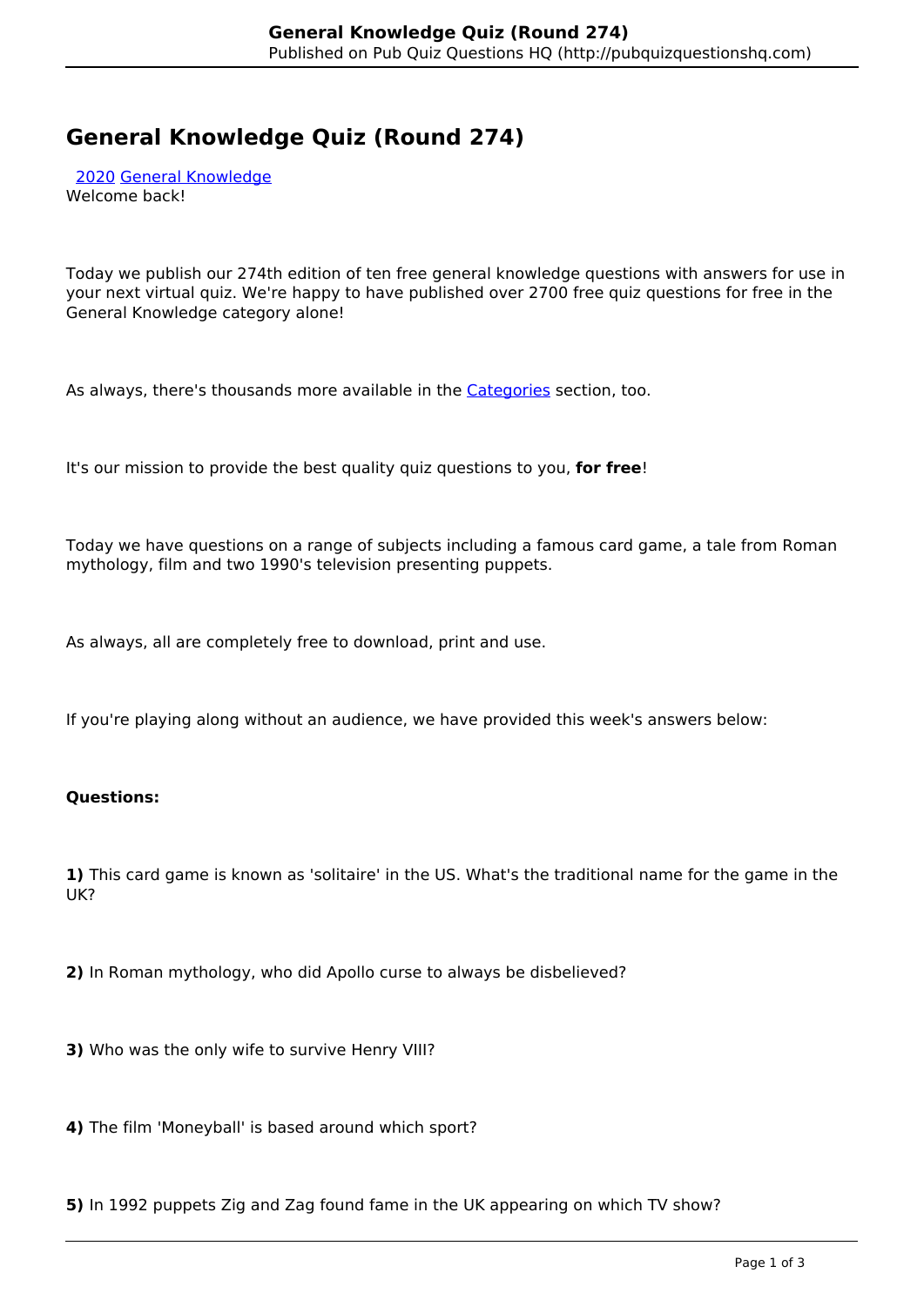**6)** English metallurgist Harry Brearley is credited with the invention of which material that brought affordable cutlery to the nation?

**7)** True or false; The makeup artist behind the 'Max Factor' brand was called Maximilian Faktorovich?

**8)** Approximately how many muscles are there in the human body? a) 650 b) 1650 c) 2650

**9)** Gary Anderson and Phil Taylor are famous names in which sport?

10) Queens and Staten Island are two of the five boroughs that make up which US city?

## **Answers:**

**1)** This card game is known as 'solitaire' in the US. What's the traditional name for the game in the UK?

# **Answer:** Patience

**2)** In Roman mythology, who did Apollo curse to always be disbelieved?

## **Answer:** Cassandra

**3)** Who was the only wife to survive Henry VIII?

**Answer:** Catherine Parr

**4)** The film 'Moneyball' is based around which sport?

# **Answer:** Baseball

**5)** In 1992 puppets Zig and Zag found fame in the UK appearing on which TV show?

**Answer:** The Big Breakfast

**6)** English metallurgist Harry Brearley is credited with the invention of which material that brought